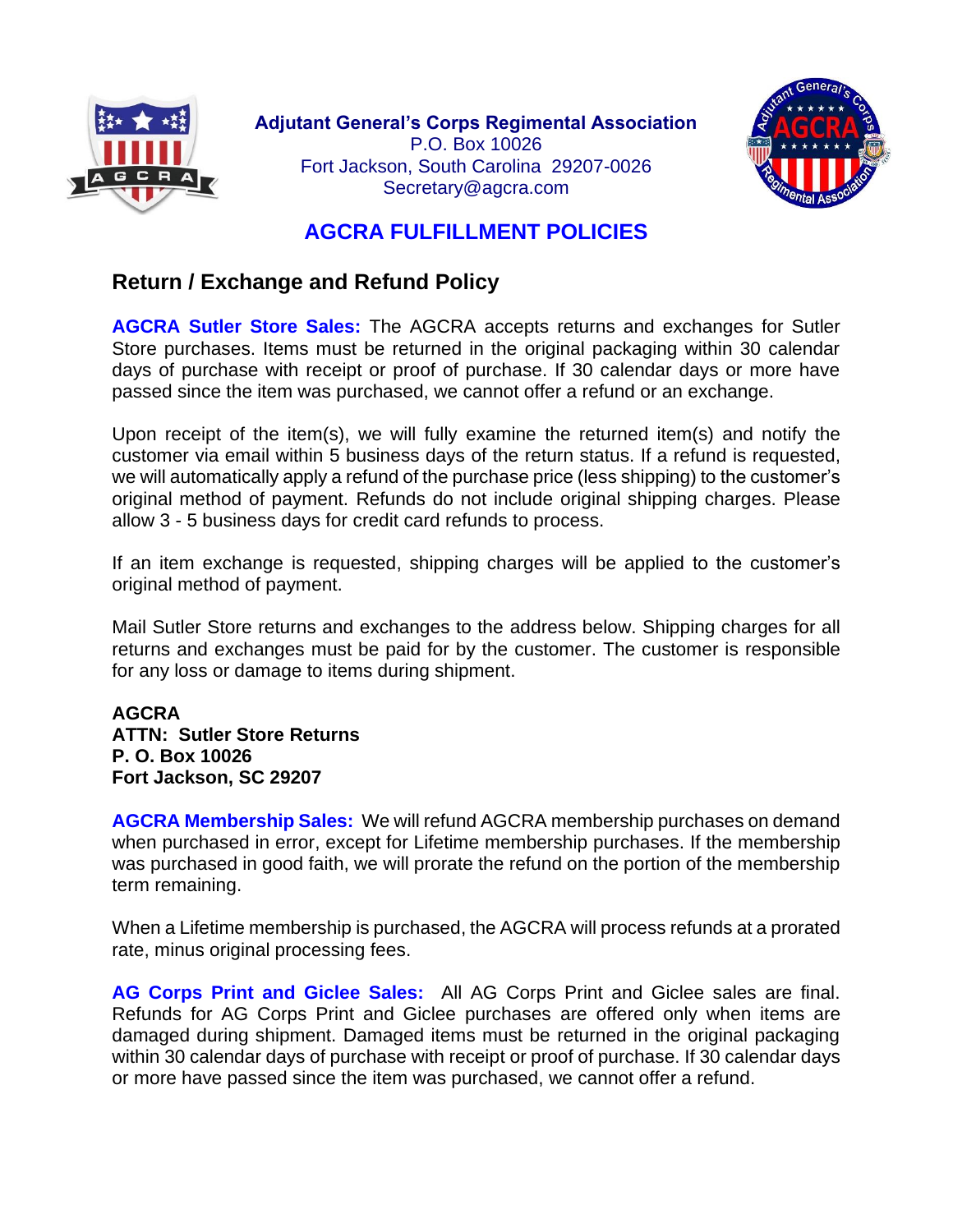### Page **2** of **4**

Upon receipt of the damaged item, we will fully examine the returned item and notify the customer via email within 5 business days of the return status. If a refund is approved, we will automatically apply a refund of the total purchase price (to include shipping) to the customer's original method of payment. Please allow 3 - 5 business days for credit card refunds to process.

If a replacement is requested in lieu of a refund, the AGCRA will attempt to replace the Print or Giclee damaged during shipment, but cannot guarantee a replacement based on the availability of this limited-edition series. If damaged Prints or Giclees cannot be replaced, the customer will be refunded their order in full (to include shipping).

For AG Corps Prints only, mail damaged Prints to the address below. Shipping charges for all returns must be paid for by the customer. The customer is responsible for any loss or damage to items during shipment.

#### **AGCRA ATTN: AG Corps Print Returns P. O. Box 10026 Fort Jackson, SC 29207**

For AG Corps Giclees, contact AG Corps Print and Giclee sales at [AG-CORPS-](mailto:AG-CORPS-PRINT@AGCRA.COM)[PRINT@AGCRA.COM](mailto:AG-CORPS-PRINT@AGCRA.COM) for instructions on where to mail damaged Giclees as Mort Kunstler, Inc. is the original designated shipper for Giclee purchases.

**AGCRA Award Sales:** Refunds for AGCRA Award purchases are offered only when a customer purchases an award in error (e.g., double pays for the same award), or when a customer purchases an award prior to the award being approved by the approval authority (e.g., a customer purchases an award, but the approval authority disapproved the award after the purchase was made).

Upon receipt of the order, we will fully examine the award purchase and notify the customer via email within 5 business days of the refund status. If a refund is approved, we will automatically apply a refund of the purchase price to the customer's original method of payment. Please allow 3 - 5 business days for credit card refunds to process.

For questions about returns / exchanges and refunds, please contact us at the following:

AGCRA Sutler Store sales: [SALES@AGCRA.COM](mailto:SALES@AGCRA.COM)

AGCRA Membership sales: [MEMBERSHIP@AGCRA.COM](mailto:MEMBERSHIP@AGCRA.COM)

AG Corps Print and Giclee sales: [AG-CORPS-PRINT@AGCRA.COM](mailto:AG-CORPS-PRINT@AGCRA.COM)

AGCRA Award sales: [AWARDS@AGCRA.COM](mailto:AWARDS@AGCRA.COM)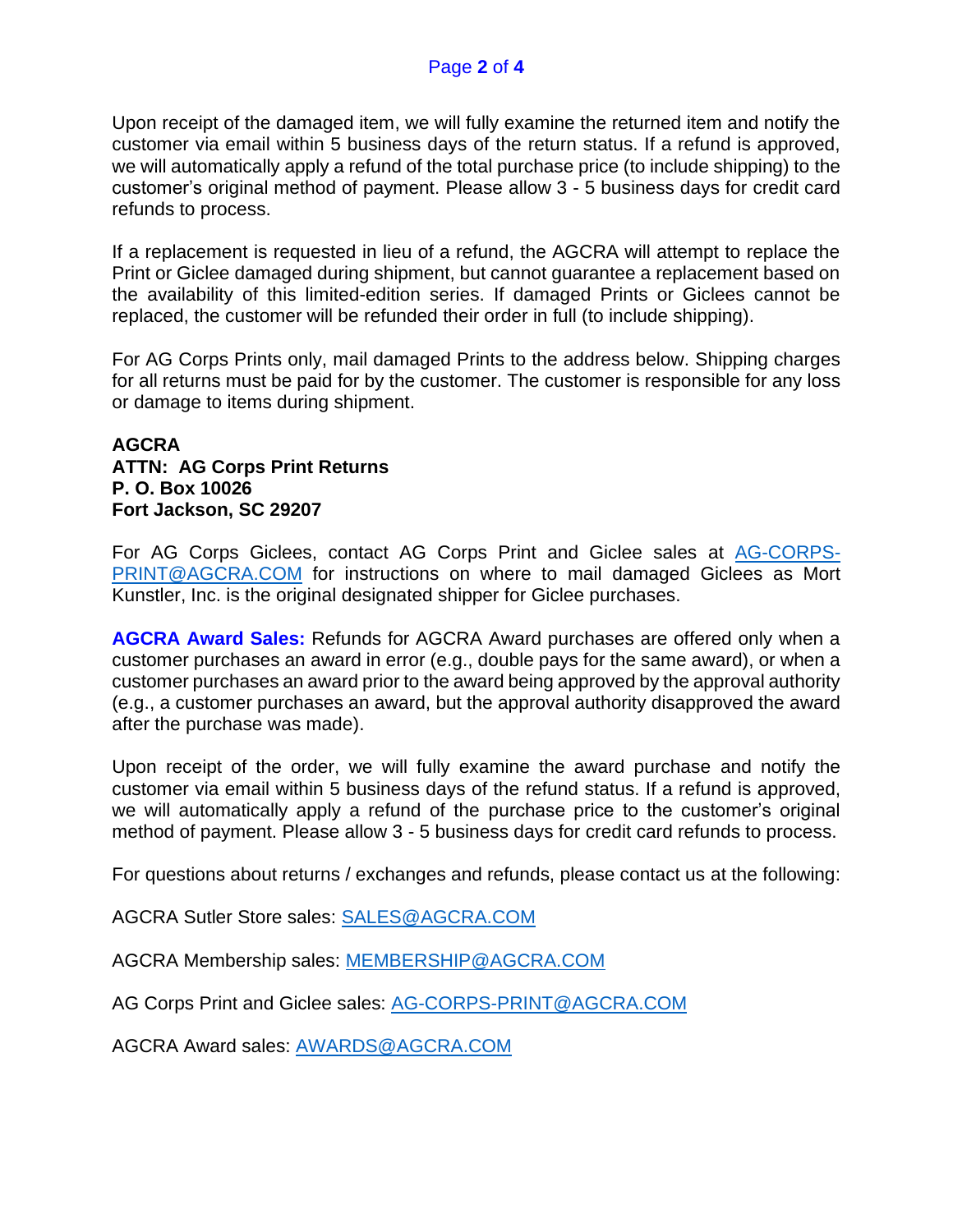## **Delivery Policy**

### 1. **General Information:**

All AGCRA orders are subject to product availability. If an item is not in stock at the time an order is placed, we will notify the customer and refund the total amount of the order, using the original method of payment. The customer can also opt to wait on a product until it is back in stock.

### 2. **Delivery Location:**

Items offered on the AGCRA website are available for delivery to the lower 48 States, APO/FPO, and overseas locations including Alaska and Hawaii.

#### 3. **Delivery Time:**

Delivery times are estimates and commence from the date of shipping, rather than the date of order. Delivery times are to be used as a guide only and are subject to the acceptance and approval of the customer's order. Date of delivery may vary due to carrier shipping practices, delivery location, method of delivery, and the items ordered. Products may also be delivered in separate shipments. Unless there are exceptional circumstances, we make every effort to fulfill orders within 7 - 10 business days from the date of the order. Business days are Monday through Friday, except holidays. Please note as we are a volunteer nonprofit military organization we do not ship on weekends.

### 4. **Shipping:**

**Sutler Store and AGCRA Award Orders.** Sutler Store and AGCRA Awards are mailed First Class or Flat Rate through the USPS depending on how many items are being shipped. AGCRA Award orders can be expedited using UPS or USPS for an additional shipping charge. For expedited AGCRA Awards processing and shipping, please contact AGCRA Award sales at [AWARDS@AGCRA.COM.](mailto:AWARDS@AGCRA.COM)

**AG Corps Print and Giclee Orders.** AG Corps prints are shipped via UPS and Giclees are shipped via FEDEX. The current shipping charge for AG Corps Prints and Giclees is \$50 to the **lower 48 States and APO/FPO only**.

For overseas shipping (including Alaska and Hawaii), customers must contact AG Corps Print and Giclee sales at [AG-CORPS-PRINT@AGCRA.COM](mailto:AG-CORPS-PRINT@AGCRA.COM) for additional overseas shipping charges.

5. **Damaged Items in Transport:** If there is damage to the product(s) on delivery, please contact us immediately at:

AGCRA Sutler Store sales: [SALES@AGCRA.COM](mailto:SALES@AGCRA.COM)